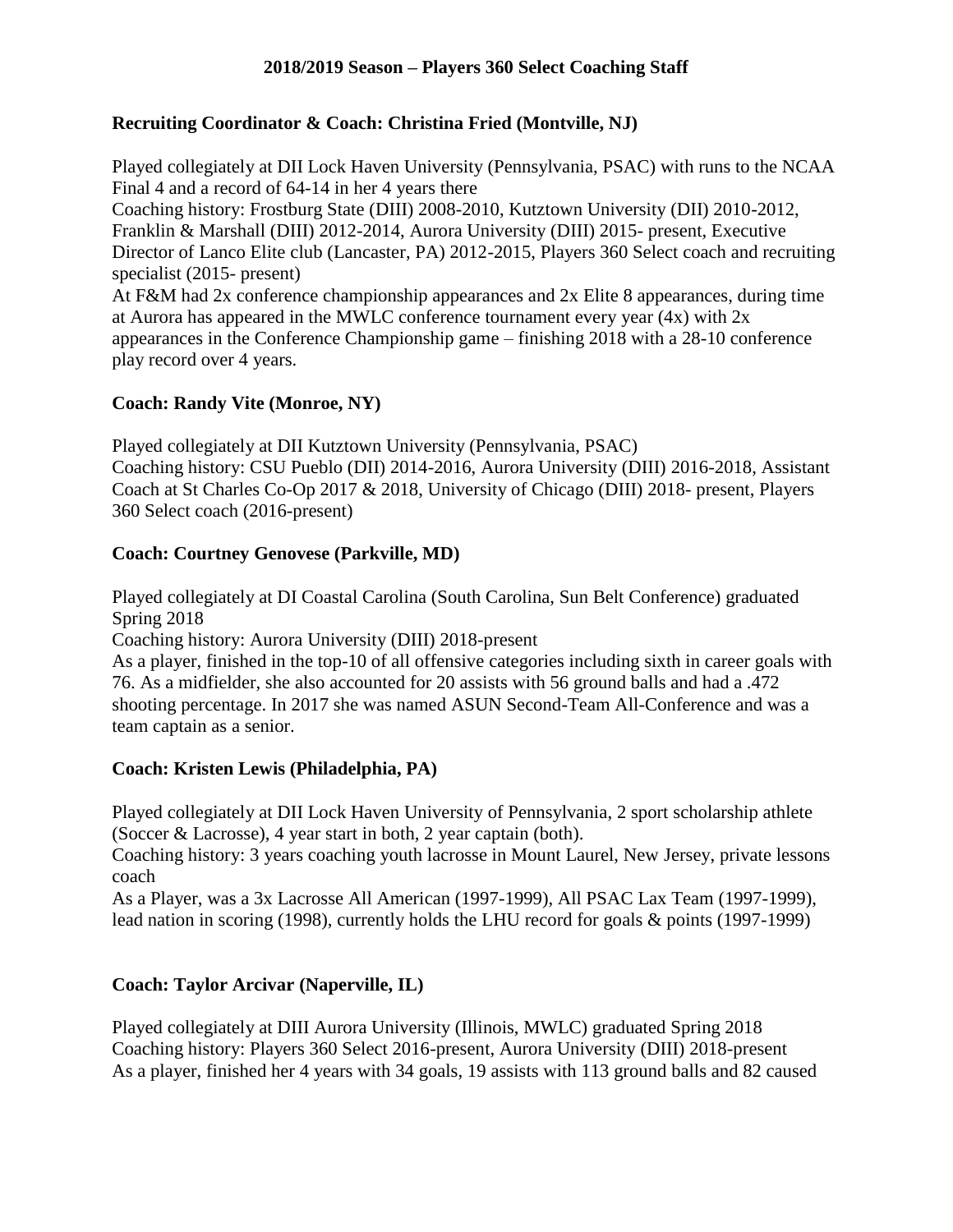#### **2018/2019 Season – Players 360 Select Coaching Staff**

turnovers. Taylor has grown and developed the youth age group at Players successfully over the last 2 years.

#### **Coach: Jordyn McFarlane (St Charles, IL)**

Played collegiately at DIII North Central College (Illinois, CCIW) graduated Spring 2017 Coaching history: Players 360 Select 2016-present, Geneva High school co-head coach 2018 present

# **Coach: Hannah Sopeth (Lakeville, MN)**

Played collegiately at DIII Carthage College (Wisconsin, CCIW) Coaching history: Neuqua Valley High School 2014-2015, North Central College 2015-2017, Players 360 Select 2015-present

# **Coach: Sean Storin (Boston, MA)**

Wrestled at DI Hofstra University (New York, CAA) Coaching history: Metea/Waubonsie Valley Co-Op Head Coach 2015-present, Players 360 Select 2013-present Nominated for IHSWLA Coach of the Year in 2018, Sean is a deeply dedicated and passionate student of the game, gaining experience and implementing new ideas and skills to benefit his players

#### **Coach: Stu Olson (Columbus**,OH**)**

Coaching history: various youth lacrosse organizations 2008-2015, Players 360 Select 2015 present

Stu has a history of coaching success that speaks for itself, most recently leading our 2022 youth group to win several tournament championships and develop his charges into skilled and confident players ready for the next level

#### **Lessons & Goalie Skills Instructor: John Scanlon (Naperville, IL)**

Coaching history: Neuqua Valley High School (2016-present) John has a technical understanding of the goal keeper, he uses research and best practices in combination with experience to develop players in the cage

# **Club Director: Ronni Kluener (Naperville, IL)**

Played collegiately at DIII Wittenberg University (Ohio, NCAC)

Coaching history: Lindenwood University (DII) Assistant Coach 2010, Neuqua Valley High School, head coach (2012-2015), St Charles Co-Op (finished 2018 season ranked 5th in state), head coach (2016-present), 10 years of club coaching experience at all levels, 5th year as club director of Players 360

As a HS head coach, appeared in the Elite 8, Super-Sectional rounds 3 of 7 years, 4 total